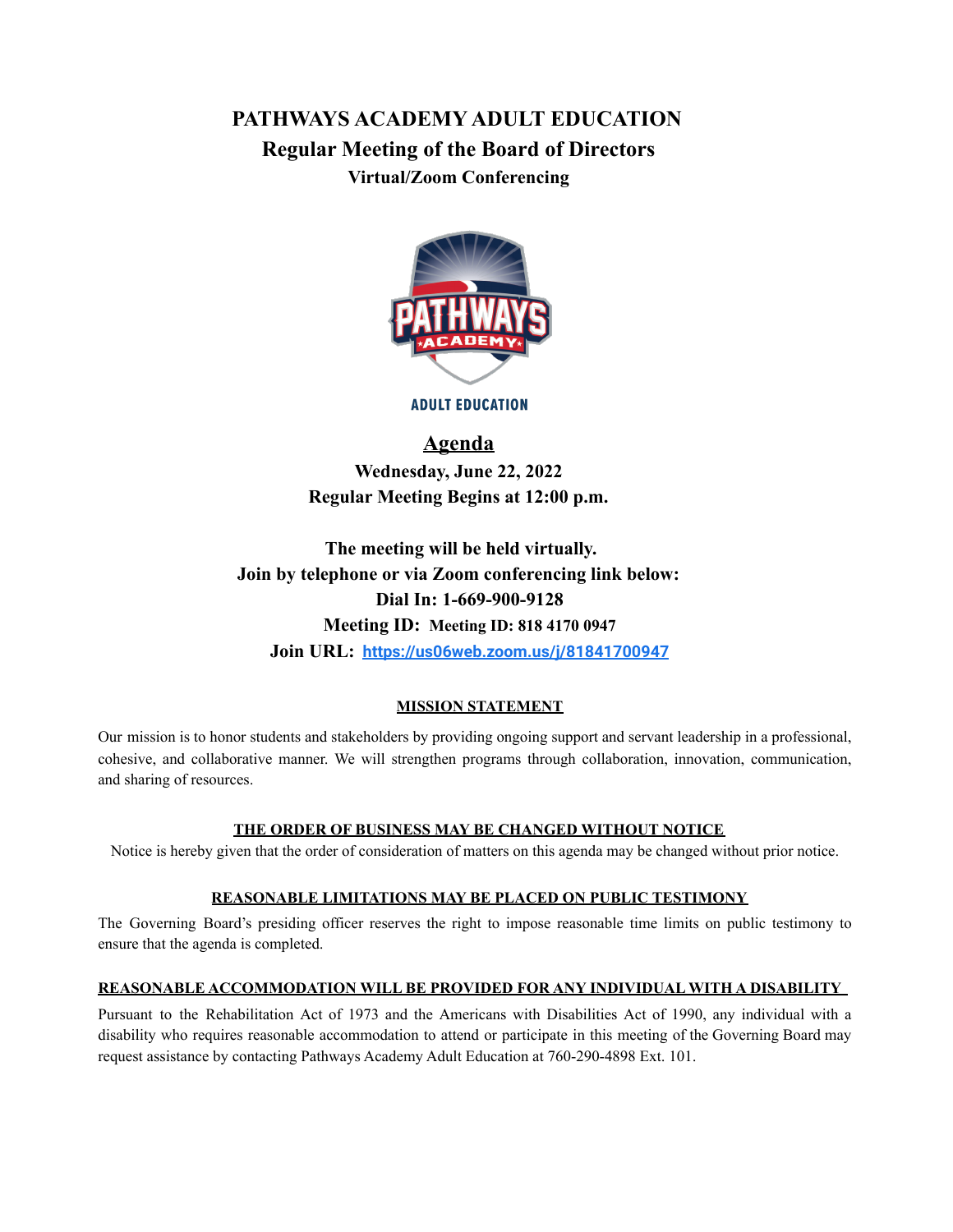## **1. CALL TO ORDER AND ROLL CALL** Time: Time:

### **1.1.** Roll Call

| Charlie Padilla | President      |
|-----------------|----------------|
| Rudy Kastelic   | Vice President |
| Thomas Schaaf   | Clerk          |

### **2. APPROVE/ADOPT AGENDA**

It is recommended the Board of Directors adopt as presented, the agenda for the Regular Board meeting of June 22, 2022.

| Roll Call Vote: |             |      |             |        |
|-----------------|-------------|------|-------------|--------|
| Charlie Padilla |             |      |             |        |
| Rudy Kastelic   |             |      |             |        |
| Thomas Schaaf   |             |      |             |        |
| Moved by        | Seconded by | Aves | <b>Navs</b> | Absent |

## **3. PLEDGE OF ALLEGIANCE** Led by: \_\_\_\_\_

## **4. PUBLIC COMMENTS/RECOGNITION/REPORTS**

Please submit a Request to Speak to the Board of Directors using the chat feature on the right hand side of the Zoom platform. Please state the agenda item number that you wish to address prior to the agenda item being called by the Board President. Not more than three (3) minutes are to be allotted to any one (1) speaker, and no more than twenty (20) minutes on the same subject. This portion of the agenda is for comments, recognitions and reports to the Board and is not intended to be a question and answer period. If you have questions for the Board, please provide the Board President with a written statement and an administrator will provide answers at a later date.

## **5. CONSENT CALENDAR**

Items listed under Consent Calendar are considered routine and will be approved/adopted by a single motion. There will be no separate discussion of these items; however, any item may be removed from the Consent Calendar upon the request of any member of the Board, discussed, and acted upon separately.

### **Consent Calendar - Board Meeting Minutes**

**5.1.** Minutes of the Regular Board Meeting that was held on June 15, 2022

Roll Call Vote: Charlie Padilla Rudy Kastelic Thomas Schaaf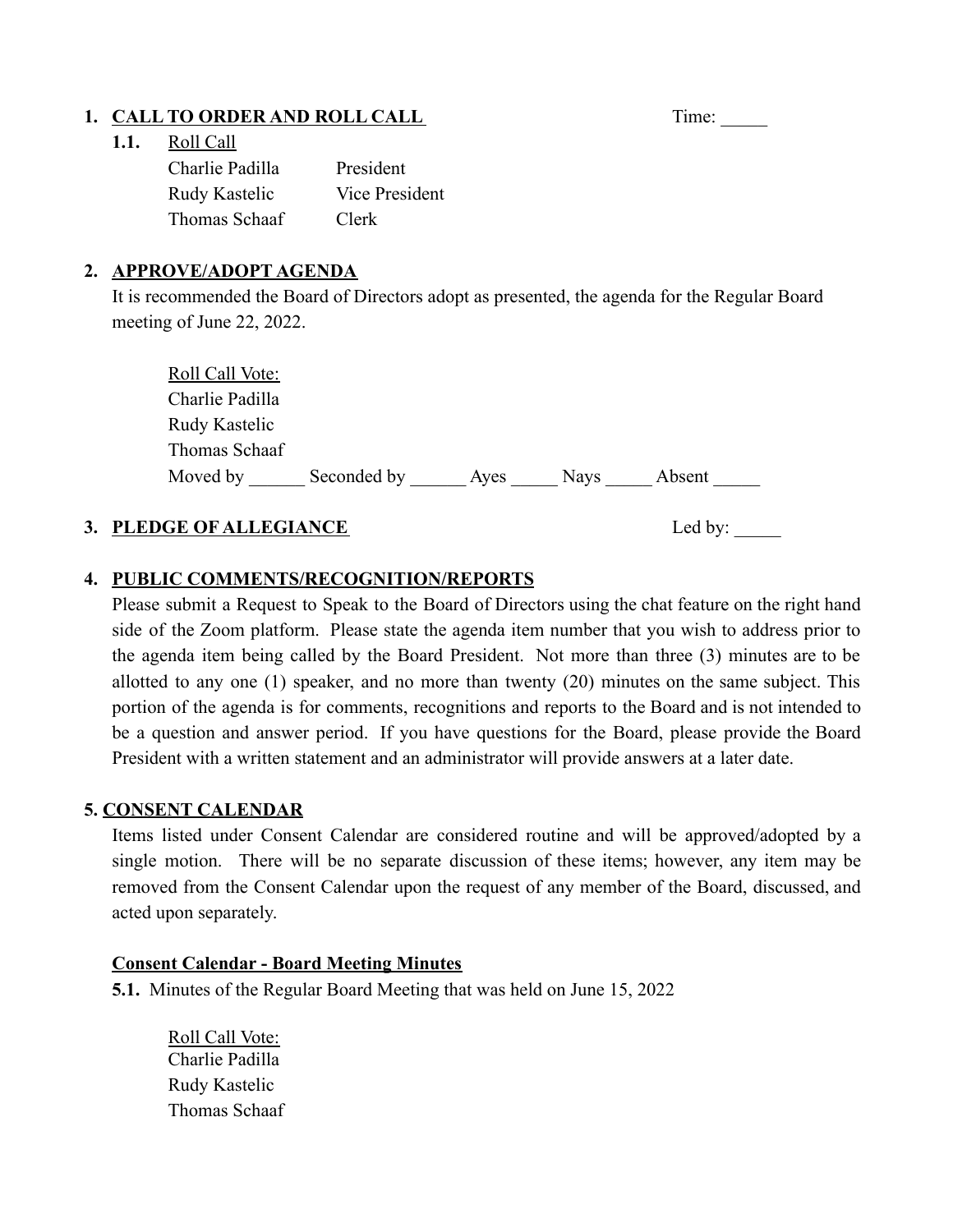### **6. BUSINESS/FINANCIAL SERVICES**

#### **6.1. (Action) Budget Adoption 2022-2023**

It is recommended the Board adopt the budget for the 2022-2023 school year for Pathways Academy Adult Education - Warner (#2052).

- a. 2022-23 Preliminary Budget
- b. 2021-22 Education Protection Account (EPA) Plan Actuals
- c. 2022-23 Education Protection Account (EPA) Multi-Year Plan

Roll Call Vote: Charlie Padilla Rudy Kastelic Thomas Schaaf Moved by \_\_\_\_\_\_\_ Seconded by \_\_\_\_\_\_\_\_\_\_\_ Ayes \_\_\_\_\_\_\_ Nays \_\_\_\_\_ Absent

### **7. EDUCATION/STUDENT SERVICES**

### **7.1. (Action) Approval of Local Control & Accountability Plan (LCAP) 2022-2023**

It is recommended the Board approve the Local Control & Accountability Plan (LCAP) 2022-2023 for Pathways Academy Adult Education - Warner (#2052).

| <b>Roll Call Vote:</b> |             |      |             |        |  |
|------------------------|-------------|------|-------------|--------|--|
| Charlie Padilla        |             |      |             |        |  |
| Rudy Kastelic          |             |      |             |        |  |
| Thomas Schaaf          |             |      |             |        |  |
| Moved by               | Seconded by | Aves | <b>Navs</b> | Absent |  |

#### **8. ORGANIZATIONAL STRUCTURE OF THE BOARD**

### **8.1. (Action) Reappointment of Board of Directors and Terms**

It is recommended the Board approve the reappointment of Board of Directors and their relative terms.

The Bylaws of Pathways Academy Adult Education state in Article VII Board of Directors:

*"Section 5. DIRECTORS' TERMS. The initial Board of Directors shall be appointed for five (5) years. At the end of the Board of Directors' initial term, directors will be appointed to one, two, and three-year staggered terms, as determined by the initial Board of Directors. Thereafter, each director shall hold*